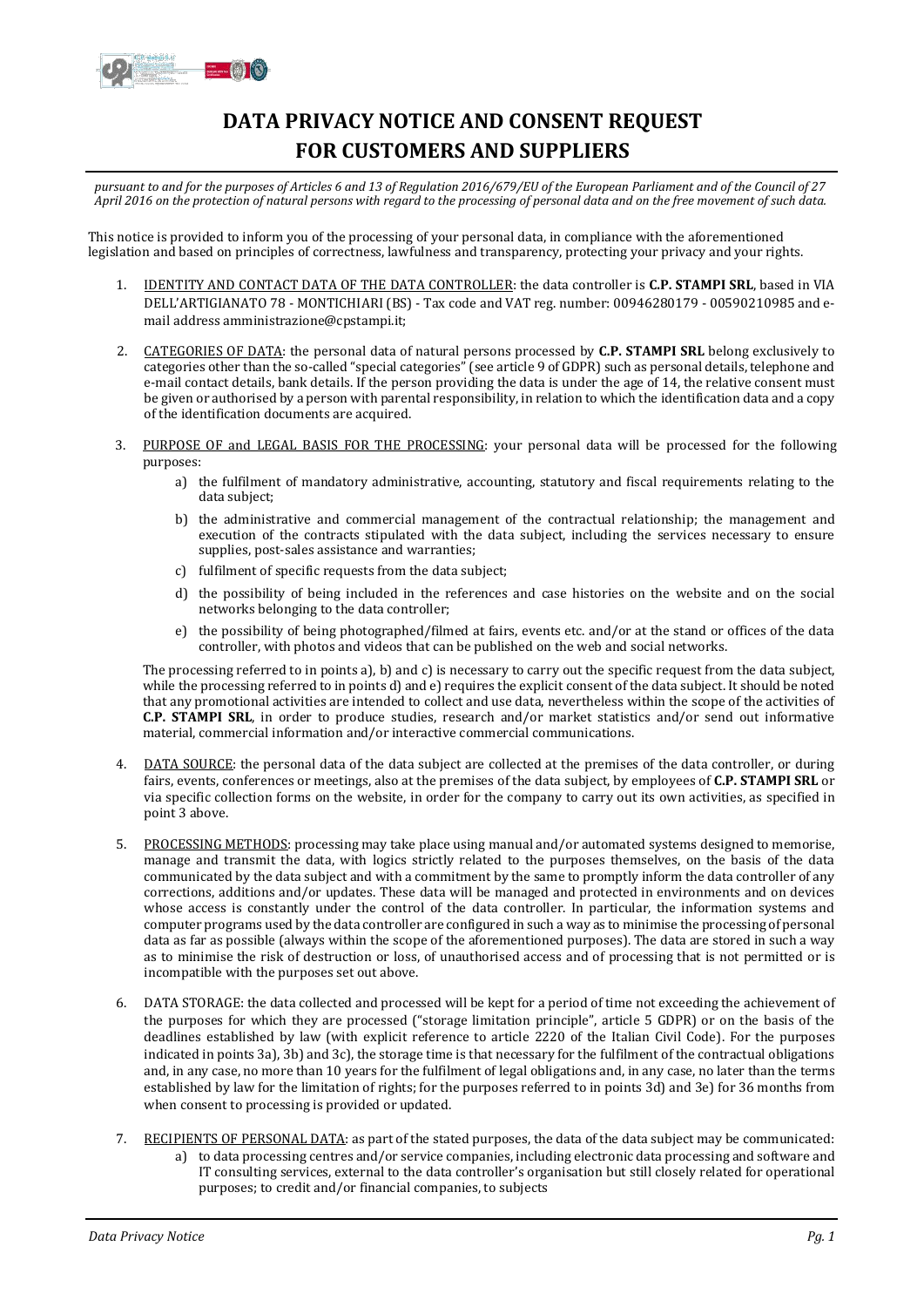

responsible for the transport and/or delivery service; to subjects in charge of managing correspondence;

- b) to tax consultants, to the employment consultant, to the client's legal representative, to other subjects appointed by **C.P. STAMPI SRL** to carry out matters entrusted to them or subjects in charge of debt collection;
- c) to public and private bodies, also following inspections or checks or for the fulfilment of obligations deriving from the law or from mandatory regulations, from EU law or from secondary regulations (such as Financial Administration, Tax Police bodies, Judicial Authorities, Labour Inspectorate, Temporary Associations (ATS), Social Security Institutions, Chamber of Commerce etc.); to subjects that can access your data by virtue of laws or secondary or EU legislation;
- d) to other subjects, external to the organisation of **C.P. STAMPI SRL** who deal, on its behalf, with technical assistance and warranty activities.

The scope of data communication is functionally and closely related to what is necessary for the completion of the supply and/or the provision of services. Subjects belonging to the aforementioned categories could perform the role of Data Processor, or operate in total autonomy as outsourced Data Controllers. The list of designated Data Processors is constantly updated and available at the registered office of **C.P. STAMPI SRL**. Data subjects can therefore request this list by contacting the data controller through the channels indicated in point 1 of this notice.

- 8. DISSEMINATION: it is not possible to disseminate personal data, with the exception of the web and social media side (see article 3).
- 9. PROVISION: consent from the data subject to **C.P. STAMPI SRL** is not necessary if there is a contract between the parties or in order to carry out pre-contractual measures adopted atthe request ofthe data subject: by virtue of article 6, paragraph 1b) such data will be processed without any need for consent, in the case of data functional to these obligations, as indicated in points 3a), 3b) and 3c). For any further purposes referred to in points 3d) and 3e), on the other hand, it is possible to freely express consent, according to the CON-CF form on the following page. If the data subject refuses to provide data or allow their processing, it may become impossible to carry out the activities themselves.
- 10. DATA TRANSFER: the personal data provided will not be transferred outside the European Union.
- 11. REFERENCES: we inform you that, for any clarification regarding these topics, you can contact the data controller, also in the event of uncertainty as to the nature of a data and the way in which it is to be processed, contacting Ms Evelin Bettini. The company references are shown on the website http://areadownload.net/cpstampi/privacypolicy.pdf/ in addition to in point 1 of this notice.
- 12. DATA SUBJECT RIGHTS: the data subject may, at any time, exercise the rights listed below:
	- a) access to personal data: obtain confirmation as to whether or not personal data concerning him or her are being processed and, where that is the case, access to the following information: the purposes of the processing; the categories of personal data concerned; the recipients, the storage period, the right to lodge a complaint with a supervisory authority, the right to request the rectification, erasure or restriction of processing of personal data or to object to such processing;
	- b) to request the rectification or erasure of the personal data or the restriction of their processing; restriction means the marking of stored data with the aim of restricting its processing in the future;
	- c) opposition to processing: to oppose, in whole or in part, for reasons related to the specific situation of the data subject, the processing of his/her personal data, even where pertaining to the purpose of collection;
	- d) data portability: in the case of automated processing carried out on the basis of consent or during the execution of a contract, to receive the data concerning him or her in a structured, commonly used and machine-readable format;
	- e) revocation of the consent to the processing for purposes referred to in points 3d) and 3e); exercising this right in no way prejudices the lawfulness of the processing carried out before the revocation;
	- f) to lodge a complaint with the supervisory authority (for Italy this is the Garante Privacy) which can be contacted using the contact details shown on the website [www.garanteprivacy.it\)](http://www.garanteprivacy.it/).

The aforementioned rights may be exercised by sending a request to the data controller via the contact channels indicated in article 1 of this notice, also using the appropriate forms available on the company website at the link indicated above in point 11. Requests relating to exercising user rights will be processed without delay and, in any case, within one month of the request.

13. CHANGES TO THIS NOTICE; this notice may be subject to change. We therefore recommend that you check this notice regularly and refer to the latest version.

MONTICHIARI (BS), 22 May 2018 **C.P. STAMPI SRL**

Paolo Panigara - Legal representative